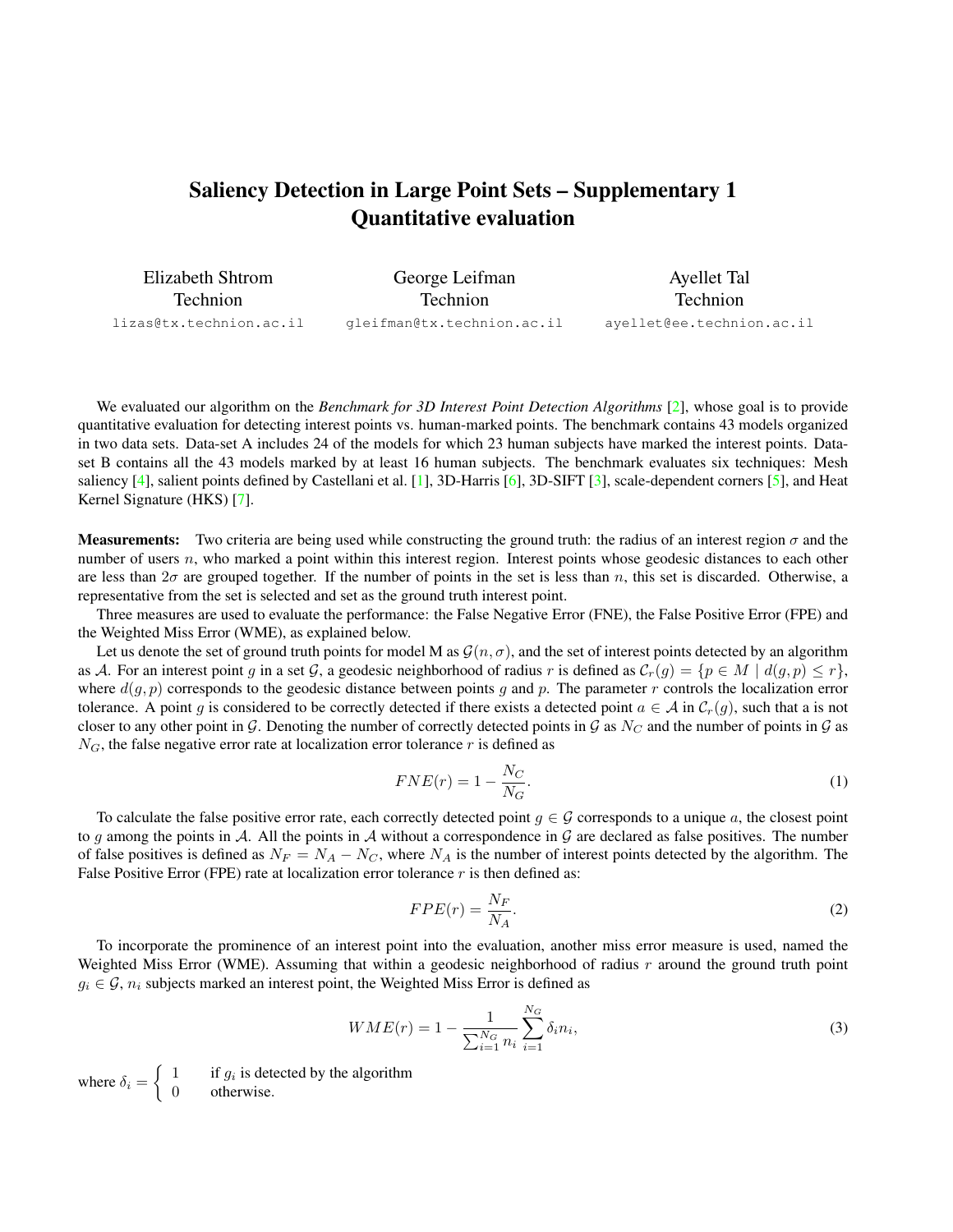<span id="page-1-7"></span>The WME's range is between 0 and 1. An algorithm gets a low WME if the points it detects are frequently voted by the human subjects. This error measures the ability of an algorithm to detect the most prominent interest points. It also makes it possible to take into account less significant interest points, which would have been discarded by hard thresholding with high  $n$ .

Results: We ran our algorithm on the vertices of the meshes, without using any connectivity information. To extract key points from our saliency map, we use the same method described in [\[2\]](#page-1-0). Specifically, candidate interest points are selected from the local maxima of the saliency map. A vertex is marked as a local maximum if its saliency is higher than that of all its neighboring vertices. Then, the candidate points with saliency higher than a threshold are selected as the final interest points. The threshold used is the average saliency over all the local maxima.

Figures [1](#page-2-0) and [2](#page-3-0) show the performance of the six methods tested in [\[2\]](#page-1-0) and ours, with respect to the localization error tolerance r. The lower the graphs, the better the results. With an ideal interest point detection algorithm, the errors are expected to drop very quickly with respect to r. A rapid drop in FNE means the algorithm catches the interest points with a low localization error. A rapid drop in FPE indicates that the algorithm does not return excessive interest points.

As the graphs show, for both datasets and for most of the settings of  $\sigma$  and n, the FNE and WME drop faster with our algorithm, compared to the other methods. As the localization error tolerance increases, our method detects more groundtruth interest points than the competing methods; i.e. achieves lower FNE and WME. The low WME measure demonstrates the ability of our algorithm to identify the semantically-significant interest points. Note that all the algorithms, except the HKS [\[7\]](#page-1-6) method, mark more interest points than the human users. For the FPE measure, our method is similar to the results of other methods. Only HKS outperforms it significantly, since it detects very few key points, mainly extremities, which usually match the key points marked by humans.

## **References**

- <span id="page-1-2"></span>[1] U Castellani, M Cristani, S Fantoni, and V Murino. Sparse points matching by combining 3d mesh saliency with statistical descriptors. *Computer Graphics Forum*, 27(2):643–652, 2008. [1](#page-0-0)
- <span id="page-1-0"></span>[2] H. Dutagaci, C. Cheung, and A. Godil. Evaluation of 3d interest point detection techniques via human-generated ground truth. *The Visual Computer*, 28:901–917, 2012. [1,](#page-0-0) [2,](#page-1-7) [3,](#page-2-1) [4](#page-3-1)
- <span id="page-1-4"></span>[3] A Godil and A I Wagan. Salient local 3d features for 3d shape retrieval. In *IS&T/SPIE Electronic Imaging*, pages 78640S–78640S, 2011. [1](#page-0-0)
- <span id="page-1-1"></span>[4] C.H. Lee, A. Varshney, and D.W. Jacobs. Mesh saliency. *ACM Transactions on Graphics*, 24(3):659–666, 2005. [1](#page-0-0)
- <span id="page-1-5"></span>[5] J. Novatnack and K. Nishino. Scale-dependent 3d geometric features. In *ICCV*, pages 1–8. IEEE, 2007. [1](#page-0-0)
- <span id="page-1-3"></span>[6] I Pratikakis, M Spagnuolo, T Theoharis, and R Veltkamp. A robust 3d interest points detector based on harris operator. In *Eurographics Workshop on 3D Object Retrieval*, 2010. [1](#page-0-0)
- <span id="page-1-6"></span>[7] J. Sun, M. Ovsjanikov, and L. Guibas. A concise and provably informative multi-scale signature based on heat diffusion. *Computer Graphics Forum*, 28(5):1383–1392, 2009. [1,](#page-0-0) [2](#page-1-7)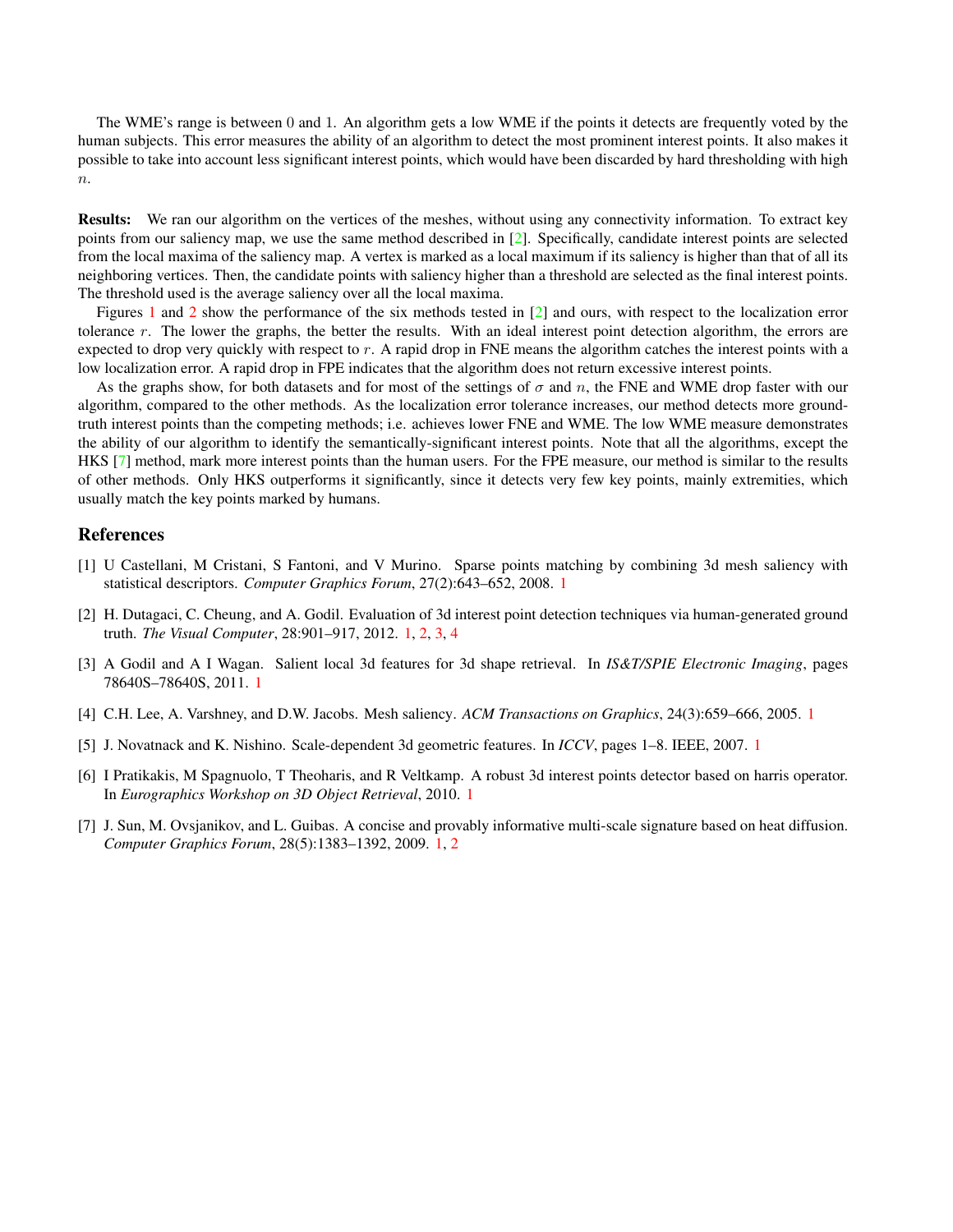<span id="page-2-1"></span>

<span id="page-2-0"></span>Figure 1. Evaluation on the *Benchmark for 3D Interest Point Detection Algorithms* [\[2\]](#page-1-0): Our algorithm's performance graph is colored with red. The figure shows the performance on Dataset A (24 Models, 23 Subjects). Each column shows a different error: False Negative Error, Weighted Miss Error, and False Positive Error. The settings for obtaining the ground truth are indicated under the plot. The lower the graphs, the better the results.